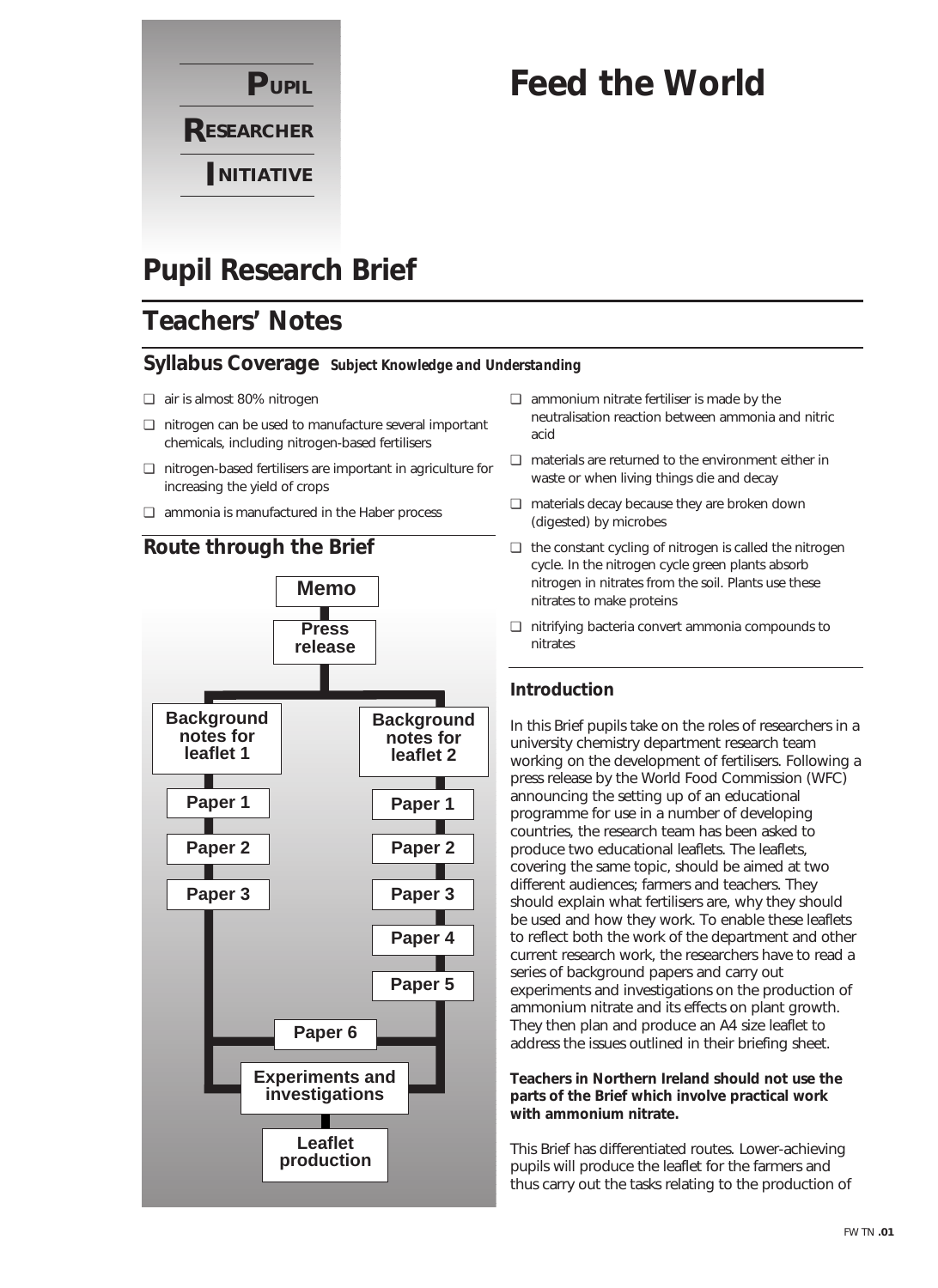### **Teachers' Notes continued**

that leaflet. Higher-achieving pupils will produce the leaflet for teachers and carry out the higher level tasks relating to the production of that leaflet.

#### **Experimental and investigative skills**

- planning experimental procedures
- obtaining evidence
- analysing evidence and drawing conclusions
- evaluating evidence

#### **Prior knowledge**

Before attempting this Brief pupils should have basic knowledge and understanding of natural cycles, acids and alkalis, indicators, and using equations to represent chemical reactions.

#### **Running the Brief**

#### **Pupil grouping**

Pupils could work in a number of groupings during this Brief. Suggestions are:

| Initial briefing                  | whole class: teacher led              |
|-----------------------------------|---------------------------------------|
| Memo                              | individuals, pairs or<br>small groups |
| <b>Background papers</b>          | individuals or pairs                  |
| Experiments and<br>investigations | pairs or small groups                 |
| Analysis of results               | individuals, pairs or<br>small groups |
| Production of leaflet             | individuals, pairs or<br>small groups |

#### **Timing**

The Brief should take 3-4 hours of classroom time. The production of the leaflet could be carried out as a homework activity. Extra time may be needed to write up individual investigation reports if these are to be used for examination assessment purposes. The optional investigation may add two hours or more, particularly if used for project work.

#### **Activities**

Pupils should be issued with the **Study Guide**, which provides them with a summary of what they should produce as they work through the Brief. It can also be used as a checklist so that they can monitor their own progress.

It is worth spending a little time at the start to set the scene. Then give out the **Memo,** the **Press release** and **Briefing notes for Leaflet 1**, with **Papers 1,2** and **5** for those groups producing the leaflet for the farmers. Also give out the Memo, the press release and **Briefing notes for Leaflet 2**, with **Papers 1, 2, 3, 4** and **5** for the groups producing the leaflet for the teachers in the developing countries. Pupils may ask for **Paper 6** if they have problems getting started with the investigations. (Note: the second and third paragraph of the 'handwritten' note at the bottom of the page should be deleted for those pupils producing Leaflet 1 for farmers).

Pupils are guided through the Brief by the memo and the briefing notes for the leaflets which are fairly prescriptive so that they can work systematically and pay attention to detail. **Paper 1** provides background information on the nitrogen cycle and how current research on it could influence future industrial processes. **Paper 2** outlines the Haber process and makes brief reference to a field irrigation channel system which could develop from current research. **Paper 3** introduces the higher-achieving students to the concept of equilibrium and how the effects of pressure and temperature on it are applied in the Haber process. Current research into the use of enzymes as a possible lower energy alternative is also outlined. **Papers 4** and **5** provide relevant pupils with the experimental details of two techniques for making ammonium nitrate which they carry out and evaluate for inclusion in their leaflet. **Paper 6** provides the experimental details for comparing the effects on plant growth of using or not using a fertiliser. Paper 6 can be used where pupils have difficilty planning the investigation. The details described in the paper will need to be adapted by the pupils to carry out investigations on the effects of nitrogen on plant growth. Following all this, the pupils finally produce their leaflet for their respective target group.

*Using IT*. Pupils could use a pH probe instead of universal indicator when making the ammonium nitrate.

#### **Investigation details**

The Brief suggests two methods for making ammonium nitrate in Papers 4 and 5 for the pupils to evaluate. Method 1 outlined in Paper 4 describes a more accurate titration technique, whilst Paper 5 describes a simpler method (Method 2). Pupils producing the leaflet for farmers follow Method 2, whilst those producing the leaflet for teachers follow both methods and then evaluate them to decide which to include in their leaflet.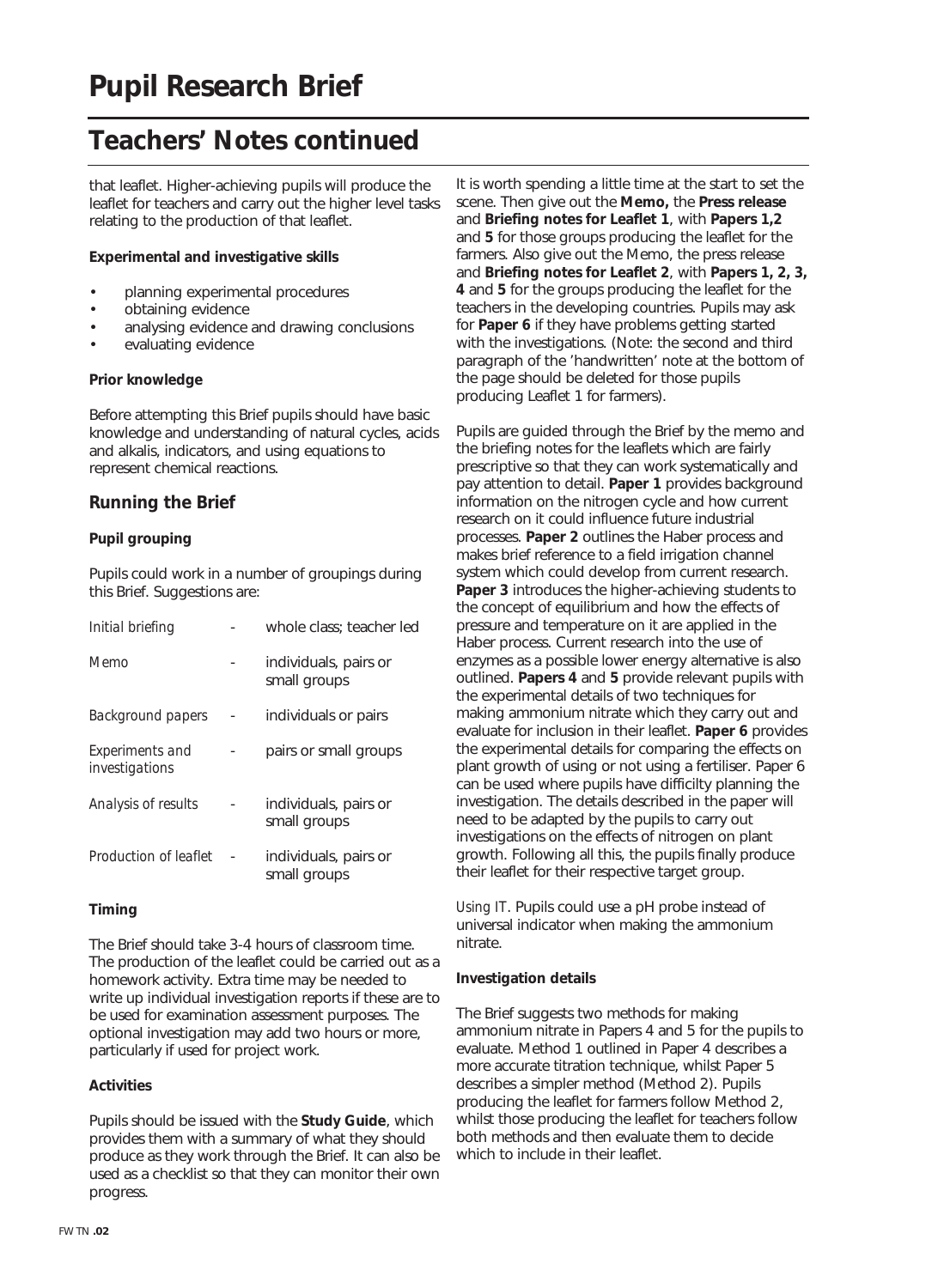## **Teachers' Notes continued**

Pupils producing the leaflet for farmers in developing countries are asked to investigate the effects on plant growth of using or not using a nitrogen-based fertiliser (ammonium nitrate). This they can carry out by adapting the method described in Paper 6 for investigating the effects of using or not using a general fertiliser containing a variety of minerals as well as ammonium nitrate. All they have to change in the method is the use of ammonium nitrate (same concentration, i.e. 4g in 100 cm<sup>3</sup>) instead of fertiliser. For further details please refer to Paper 6. However, some pupils might suggest that they should test for the effect of nitrogen by using culture solutions (see *Technical details* section below): one with all necessary minerals for plant growth, and a second with all necessary minerals except nitrogen (the *all minus one* approach). This is a more valid way of assessing the effect of removing nitrogen from the plant's mineral intake, since merely providing it with water only would deprive the plant of all essential minerals, thereby making it impossible to isolate the effect of nitrogen removal.

Pupils producing the leaflet for teachers in developing countries are asked to carry out the same investigation as described above, with the optional extension to investigate the effects of varying *concentrations* of ammonium nitrate on plant growth. This can also be achieved by adapting the method provided in Paper 6, i.e. by substituting varying concentrations of nitrogen (ammonium nitrate) instead of fertiliser. Again, some pupils might suggest a variation on the *all minus one* approach. They can also use this technique to carry out the optional additional investigation of the effects of different minerals on plant growth, where different minerals are removed from the plant, which still has all other essential minerals provided. Teachers in Northern Ireland should substitute ammonium sulphate for ammonium nitrate.

#### **Technical details**

Most of the information required, such as apparatus, solutions, experimental method, etc. is given in Papers 4, 5 and 6.

Where experiments using culture solutions are undertaken, Sach's Mineral Difficiency Water Culture sets can be used. These can be obtained from Philip Harris.

When using seedlings to demonstrate the effects of mineral deficiency, best results are obtained if the remains of the seed are removed from the seedling before putting it into the solution. The seed (cotyledons or endosperm) contains a supply of minerals for use by the plant in the early stages of

growth. Failure to remove this store results in little visible difference regardless of the culture solution used.

#### **Safety issues**

PLEASE NOTE: It is also important that you prepare your own risk assessments for the practical work in this Brief in the usual way.

*Nitric Acid* 0.1M to 0.5M Irritant above 0.5M Corrosive.

If swallowed do NOT make pupil vomit. Wash mouth and give water to drink. Seek medical attention as soon as possible.

If inhaled remove to fresh air. Seek medical attention even if no symptoms can be seen.

If in eyes flood eye with flowing tap water for at least 10 minutes. Seek medical attention.

If on skin flood area with water. Remove contaminated clothing. Seek medical attention if area is large or blistering occurs.

Wear eye protection.

*Ammonia solution* 3M to 6M Irritant above 6M Corrosive.

If swallowed do NOT make pupil vomit. Wash mouth and give water to drink. Seek medical attention.

If in eyes flood eye with flowing tap water for at least 10 minutes. Seek medical attention.

If on skin flood area with water. Remove contaminated clothing. Seek medical attention immediately if area is large or blistering occurs.

Wear eye protection. Ventilate area.

*Ammonium Nitrate* Oxidising agent. Can explode on heating if impure. (Do not contaminate with organic matter nor grind it.)

If swallowed wash mouth and give water to drink. Seek medical attention if more than very small amount swallowed.

If in eyes flood eye with flowing tap water for at least 10 minutes. Seek medical attention. If on skin: Flood area with water. Remove contaminated clothing.

Wear eye protection.